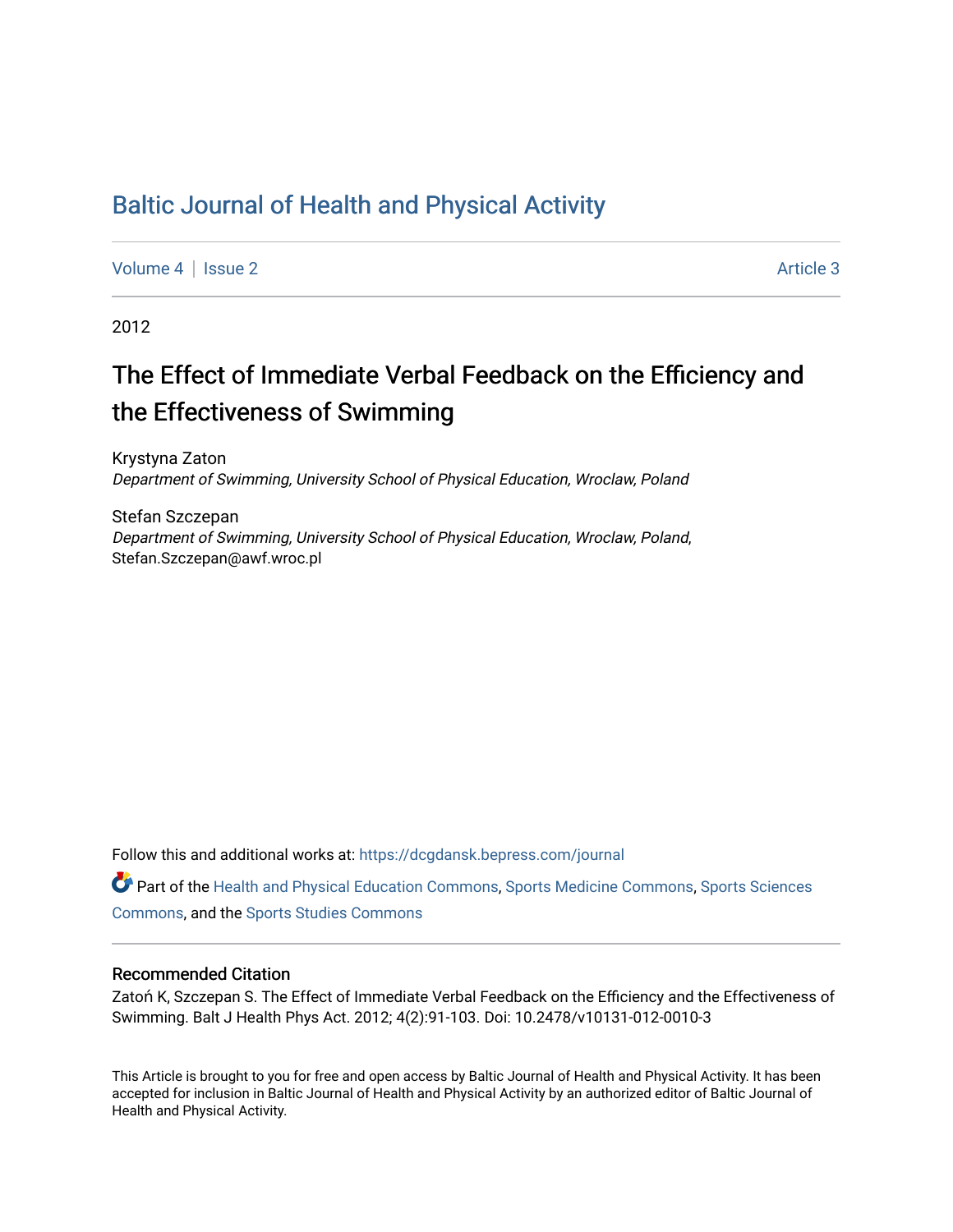VERSITA ORIGINAL ARTICLE

DOI: 10.2478/v10131-012-0010-3

|                                                                                                                                                                                                               | The Effect of Immediate Verbal Feedback on<br>the Efficiency and the Effectiveness of Swimming                                                                                                                                                                                                                                                                                                                                                                                                                                                  |
|---------------------------------------------------------------------------------------------------------------------------------------------------------------------------------------------------------------|-------------------------------------------------------------------------------------------------------------------------------------------------------------------------------------------------------------------------------------------------------------------------------------------------------------------------------------------------------------------------------------------------------------------------------------------------------------------------------------------------------------------------------------------------|
| <b>Authors' Contribution:</b><br>A - Study Design<br>B - Data Collection                                                                                                                                      | Krystyna Zatoń <sup>(A, B, C, D, E, F, G)</sup> , Stefan Szczepan <sup>(A, B, C, D, E, F, G)</sup>                                                                                                                                                                                                                                                                                                                                                                                                                                              |
| C - Statistical Analysis<br>D - Data Interpretation<br>E - Manuscript Preparation<br>F - Literature Search<br>G - Funds Collection                                                                            | Department of Swimming, University School of Physical Education, Wroclaw, Poland                                                                                                                                                                                                                                                                                                                                                                                                                                                                |
|                                                                                                                                                                                                               | Key words: motor control, teaching communication, immediate verbal feedback,<br>swimming stroke length, front crawl technique                                                                                                                                                                                                                                                                                                                                                                                                                   |
|                                                                                                                                                                                                               | <b>Abstract</b>                                                                                                                                                                                                                                                                                                                                                                                                                                                                                                                                 |
| Background:                                                                                                                                                                                                   | The aim of this study was to determine differences in stroke length and swimming<br>time over a distance of 25m in a control and an experimental group from the provision<br>of immediate verbal feedback.                                                                                                                                                                                                                                                                                                                                      |
| <b>Material/Methods:</b>                                                                                                                                                                                      | The study involved 10 people practicing swimming. They were divided into an<br>experimental and a control group. The subjects performed four trials, swimming the<br>front crawl technique at the distance of 25 meters with a maximum speed. A specially<br>designed research tool enabled the swimmers to obtain immediate verbal feedback<br>during the test. In the control group no immediate verbal feedback was provided. In<br>the experimental group the immediate verbal feedback was provided for the whole<br>duration of swimming. |
|                                                                                                                                                                                                               | <b>Results:</b> In the experimental group the average swimming stroke length with the front crawl<br>technique has increased by 2.63% and the average swimming time decreased by<br>4.34% through the provision of immediate verbal feedback.                                                                                                                                                                                                                                                                                                   |
| Conclusions:                                                                                                                                                                                                  | In the experimental group, which obtained immediate verbal feedback, an increase in<br>the average stroke length and a reduction in the average swimming time at the<br>distance of 25m were observed.                                                                                                                                                                                                                                                                                                                                          |
| Word count: 4,876                                                                                                                                                                                             |                                                                                                                                                                                                                                                                                                                                                                                                                                                                                                                                                 |
| Tables: 3                                                                                                                                                                                                     | Received: January 2012                                                                                                                                                                                                                                                                                                                                                                                                                                                                                                                          |
| Figures: 4<br>References: 32                                                                                                                                                                                  | Accepted: May 2012<br>Published: June 2012                                                                                                                                                                                                                                                                                                                                                                                                                                                                                                      |
| Corresponding author:<br>Stefan Szczepan MSc<br>al. I. J. Paderewskiego 35 (Swimming pool)<br>51-612 Wrocław, Poland<br>Phone: +48 71 347 3404<br>Fax: +48 71 347 3450<br>E-mail: Stefan.Szczepan@awf.wroc.pl | Department of Swimming University School of Physical Education, Wroclaw                                                                                                                                                                                                                                                                                                                                                                                                                                                                         |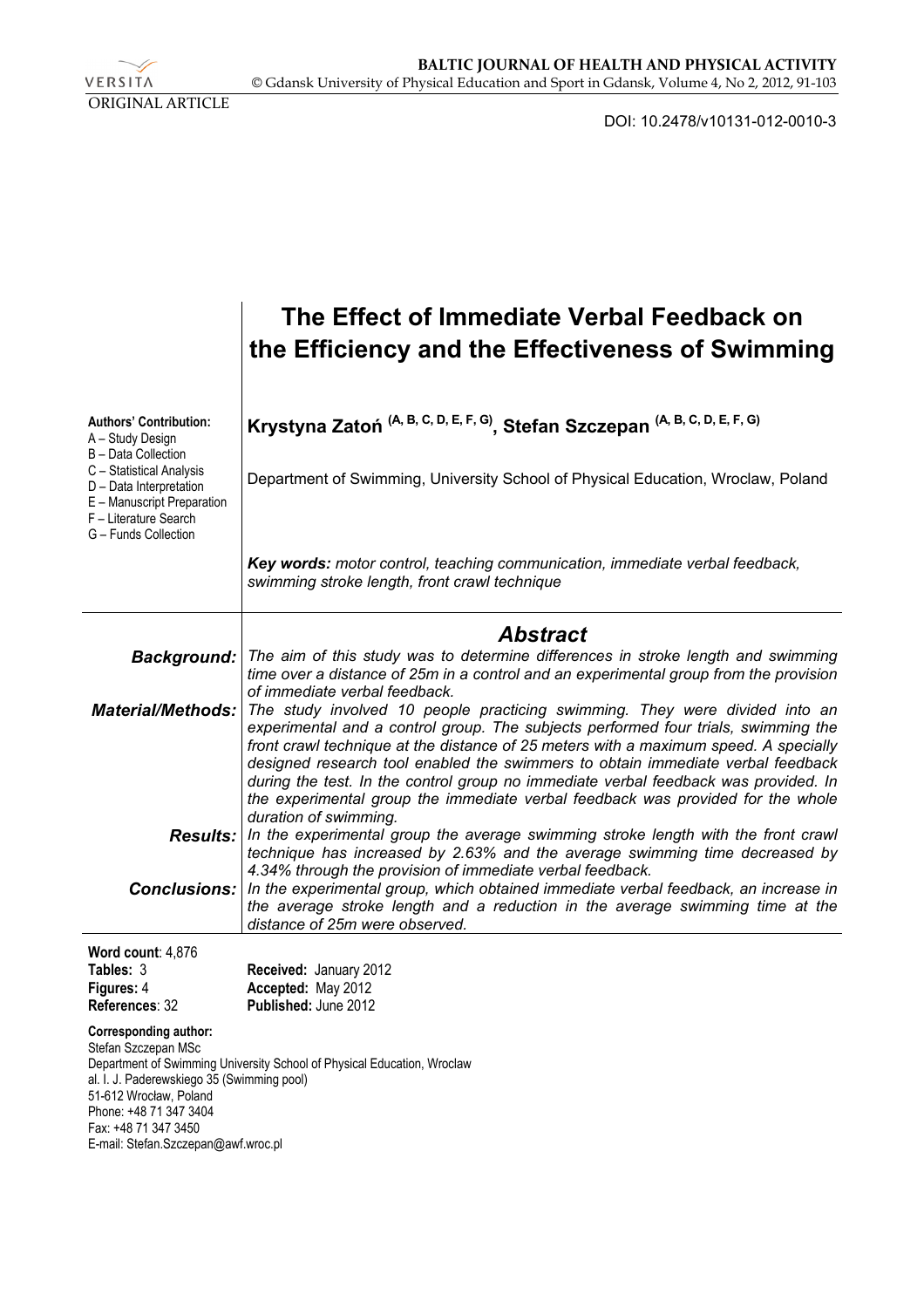#### **Introduction**

A motor learning process is associated with information processing during and after performing a motor activity [1]. This approach is based on a thesis that people receive and process information available in the environment in order to perform certain motor activities. Conditions in which a person performs a particular motor activity and quality of information reaching him or her have a significant influence on the motor learning process and its final execution [2]. Help for people learning motor activities can be provided by extrinsic feedback (augmented feedback) and obtained visually, aurally or in a tactile way [3].

The term "feedback" refers to information about motor activity consequences derived from the sense organs of its performer [2] but it is also a process in which information enters the information processing system in order to control motor activity [2]. According to Bernstein, the essence of control lies in a constant assessment of the desired value with the current value of motor activity parameters [4]. This duality leads to defining the research subject. In this work the term "feedback" will be used in its first meaning, as information about motor activity which is its result.

All the information that reaches a person through senses can be divided into information associated and not associated with movement. The first one can be divided into those initiated by movement (feedforward) and those available due to the executed movement (feedback) [2].

Taking into account the criteria of feedback origin, we can distinguish intrinsic feedback and extrinsic feedback. Intrinsic feedback also known as inherent feedback is sensory information created as a result of performing a movement [1]. The source of intrinsic feedback can be located outside the body (exteroception) or inside the body (proprioception). Extrinsic feedback also called augmented feedback occurs after completion of motor activity and it is provided by another person. Motor control is carried out by e.g. teacher's verbal instruction, timer indications or a video with a record of specific motor activity [1]. In contemporary motor learning there must be feedback that involves sending information from a learner to the teacher, who can assess his educational actions only in this way [5]. Feedback is a help in gaining information about motor activity which a person cannot collect by himself or herself [6].

There are two kinds of extrinsic feedback: knowledge of performance and knowledge of results [1]. Examples of providing feedback are: video recording, visual feedback, verbal feedback [7, 8, 9]. From information about the result, a person can seek for knowledge about how his or her aim was accomplished [1]. Also, depending on a transmission channel there are verbal feedback and nonverbal feedback [10].

Extrinsic feedback plays important functions in the motor teaching and learning process [2]. First of all, it provides the learner with information about the performed motor activity; this is an informative function. Secondly, it motivates or activates people through performing motor activity; this is a motivation function. Thirdly, it has a strengthening function, which inclines to repeat motor activity correctly, and a punishing function, which prevents actions incompatible with the motor activity model.

The time of providing feedback is a different issue. Feedback can be provided immediately after the performed motor activity, and in this situation it is called immediate feedback, or it can be provided with a delay, and therefore it is called delayed feedback [1]. There are also concurrent feedback provided while activity is being carried out and terminal feedback provided right after a movement stops [2].

In the aquatic environment sources of information are sight, hearing (exteroception) and profound sense (proprioception); however, intrinsic feedback does not provide essential information all the time to perform motor activity effectively. Additionally, conditions at the pool impede information exchange between a teacher and a learner due to distorting factors such as distance between the teacher and the learner or prevailing noise. In the past attempts to overcome communication limitations were made by separating sources of immediate feedback [11]. The first group contained sound (teacher's short exclamations, hand claps). The second group consisted of visual sources. Gestures significantly simplify communication between a teacher and a learner without overusing voice and stopping the learner. However, it has to be in mind that not in every swimming technique eye contact between a teacher and a learner allows gestures to be used. This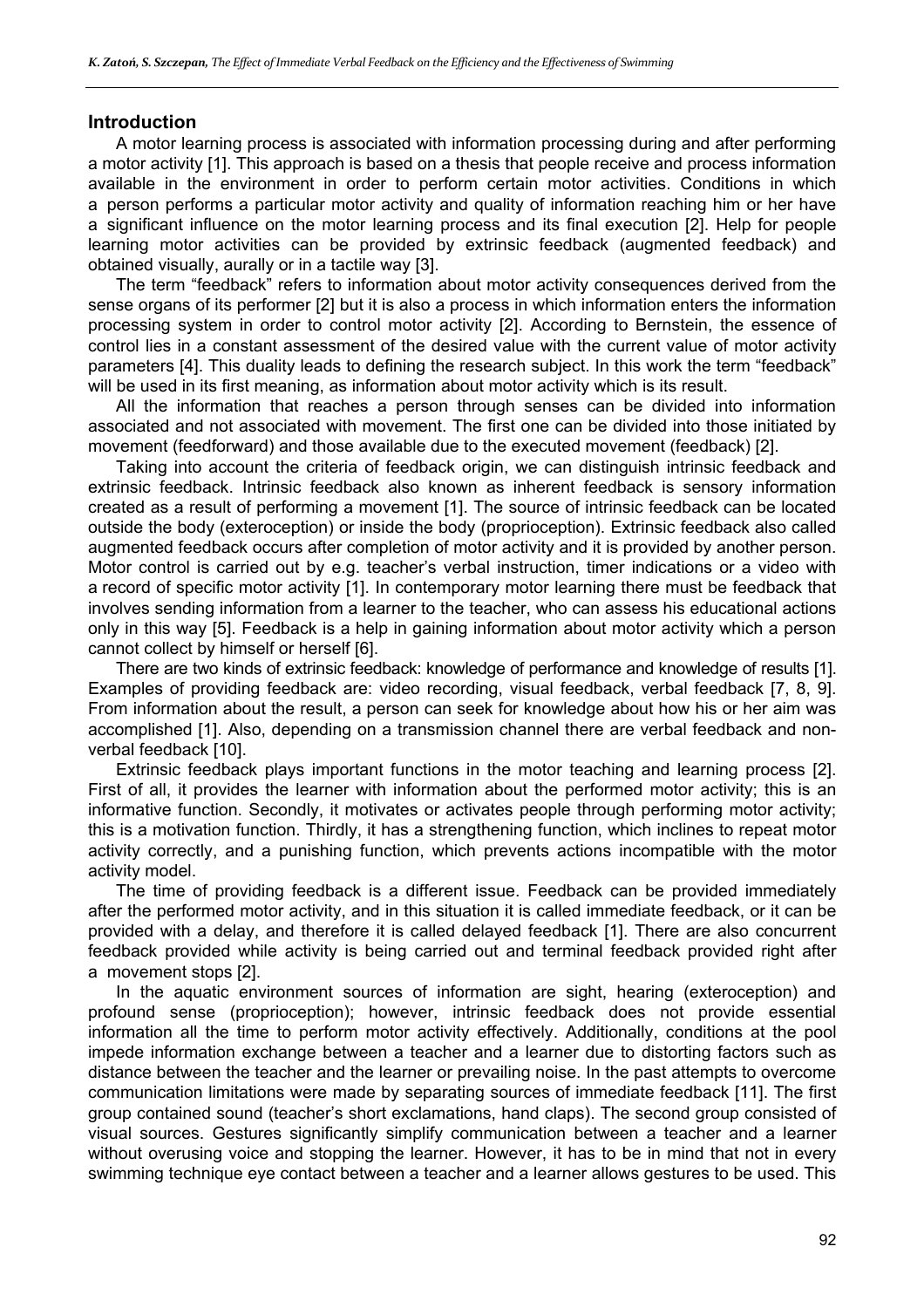type of information transfer is mostly used in teaching back crawl technique due to the head positioned on the water surface, which means a limited use of gestures. The third group included tactile sources (a swimming pole) that affect the learner's sensory receptors [11].

Extrinsic feedback is treated as help for swimmers, where feedback on the swimming tempo was provided to them by a submerged timer at the bottom of the swimming pool and also by stroboscope lights used for mastering backstroke technique or strength value reached on a swimming ergometer [12, 13, 14].

#### *Research Subject*

The research subject was to define the influence of immediate verbal feedback (IVF) on swimming efficiency and effectiveness. Swimming efficiency was expressed by swim cycle characteristics. The kinematic parameter of swim cycle length was used as a diagnostic value. Swimming effectiveness was defined as the time of accomplishing the distance that was also a diagnostic value.

Effectiveness is defined as work performed against expended energy of this work [15]. Swimming effectiveness was a relation between mechanical energy expanded in order to overcome inhibitory resistance associated with body movement in water  $(P_d)$  and the total processed mechanical energy expanded due to body movement in water with help from propulsive movements  $(P_0)$  [16]; it was expressed by the equation:

$$
e_p = \frac{P_d}{P_o} = \frac{P_d}{P_d + P_k}
$$

where:

 $P_0$  – total energy,  $P_d$  – energy expended to overcome resistance energy,  $P_k$  – energy lost in water whilst changing into kinetic energy.

It is assumed that the length of a swim cycle and movement frequency reflect work performed to overcome water resistance by a swimmer and the total processed mechanical energy due to propulsive movements carried out by limbs in order to obtain the maximal swimming speed [17]. The length of a swim cycle and movement frequency also determine coordination mechanisms of the described relation to obtain the maximal swimming speed [17]. Therefore, a swim cycle length was assumed as an objective measure of swimming efficiency.

Effectiveness is an action leading to the intended goal [18]. Swimming effectiveness was an action leading to minimizing the time of accomplishing the distance. Therefore, the time of accomplishing the distance was a measure of swimming effectiveness.

#### *Research Purpose*

The research purpose was to establish the difference between a swim cycle length and the time of accomplishing 25 m (in a control and an experimental group) as a result of providing immediate verbal feedback (an independent variable). An additional purpose was to design and verify the accuracy of the device providing wireless verbal communication between a teacher and a swimmer at the time of swimming as assistance in motor teaching and learning.

#### *Hypothesis*

It was assumed that there is a relation between immediate verbal feedback and a swim cycle length and the time of accomplishing the distance of 25 m front crawl.

#### *Research Questions*

The following research questions have been established:

- 1. How does a swim cycle length change under the influence of provided immediate verbal feedback?
- 2. How does the time of accomplishing the distance of 25 m change under the influence of provided immediate verbal feedback?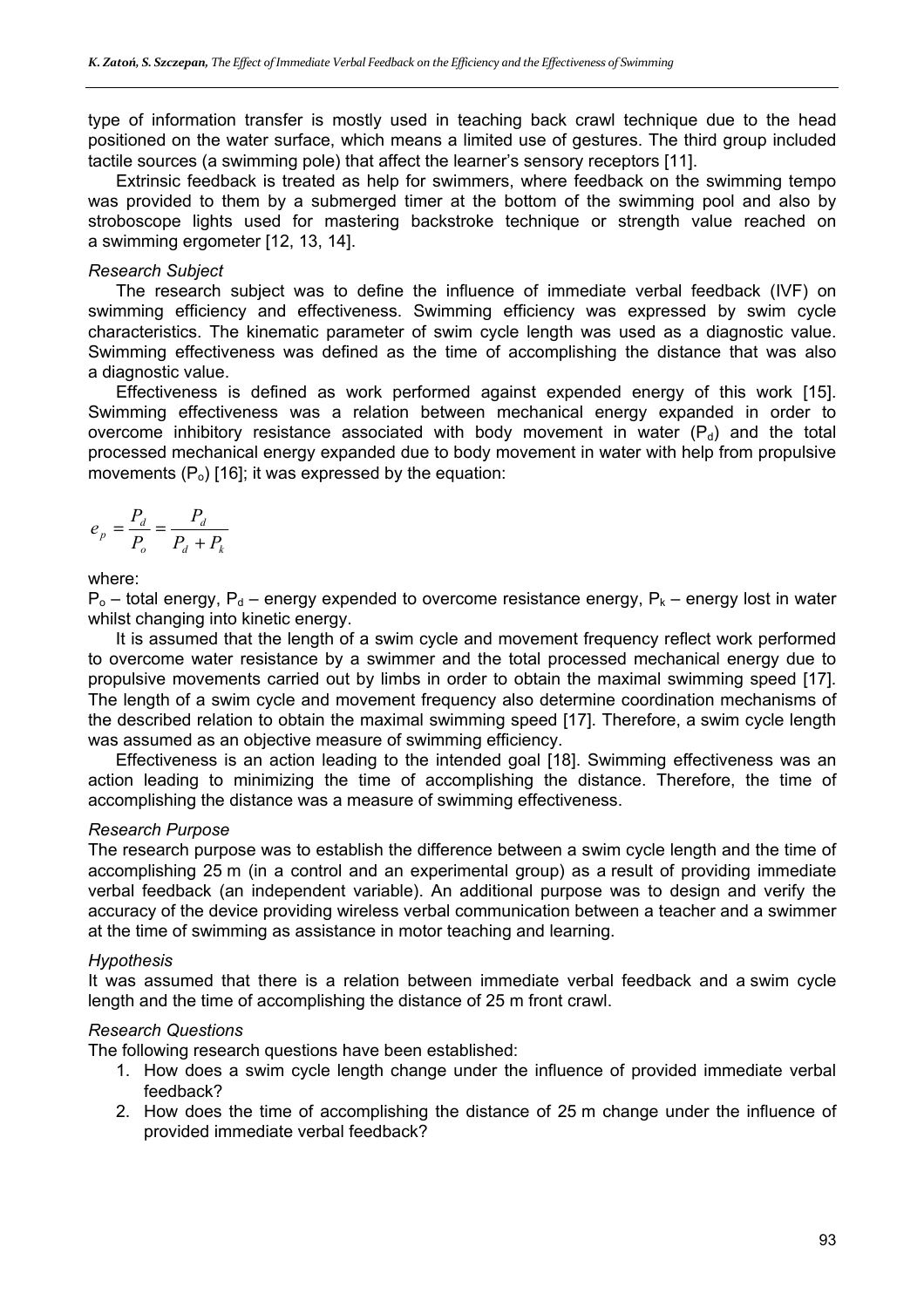#### **Material and Methods**

#### *Selection for the Research*

Ten men who train swimming were tested. They were characterized by the following parameters: age ( $\bar{x}$  =22.3 ± 2.5 years old), height ( $\bar{x}$  =178.7 ± 9.4 cm), body mass ( $\bar{x}$  =70.8 ± 11.4 kg), arm span ( $\bar{x}$  =183.3 ± 9.0 cm). The subjects' average personal best for 50 m freestyle was  $(\bar{x}$  =27.2  $\pm$  1.6 s). They were divided and allocated into two groups based on a random choice: the control group (n=5) and the experimental (n=5). Before conducting the tests a consent of the ethical committee was granted to use the suggested methods. A written consent was received from subjects to participate in the experiment; however, they were not informed about the purpose of the experiment. Data presenting research participants' characteristics reflect the idea of choosing research subjects who correspond to the research aims. The subjects were chosen with respect to the following criteria: i) age, ii) technique level that was measured with the personal best time for 25 m freestyle, iii) somatic parameters that were objective reasons for similar subjects' potential to generate propulsion (based on kinematic stroke parameters such as a stroke length and a stroke rate), which affects the efficiency and effectiveness of swimming. The similarity of somatic parameters has created a belief of the subjects' comparable motor potential. To make groups more equal in terms of the sports level, we assumed that the standard deviation cannot be higher than 10% of the average value of the personal best times ( $\overline{x}$  =27.2  $\pm$  1.6 s and 10%  $\overline{x}$  =2.72).

#### *Research Methods*

The laboratory experiment method was used in the research, and it was based on dividing the subjects into two groups (the control group and the experimental group) and implementing an experimental factor (an independent variable) for the experimental group. Tests performed by subjects were conducted by one experimenter.

#### *Research Procedures*

Research was performed on a short-course indoor swimming pool. The analysis was performed in the Laboratory of movement analysis in the aquatic environment that holds the Quality Management Certificate No PN-EN ISO 9001:2009 (PW-48 606-10 D). Since a swim cycle length is an individual parameter [19], each subject performed the tests with the maximal speed. To establish the maximal speed, it was assumed that the average time of accomplishing the distance in the first and the second tests could not be better than 10% of the average time of accomplishing the distance in the third and the fourth tests, and this was expressed by the following equation:

$$
t_{3,4/1,2} = 100 - \frac{t_{3,4}}{t_{1,2}} \times 100
$$
 (1)

Research consisted of four attempts using the front crawl technique starting from still lying down position. The first and the second attempts for the control group were based on swimming 25 m freestyle with the maximal speed without immediate verbal feedback support aimed at improving the swim cycle length. The third and the fourth attempts for the experimental group were based on swimming 25 m freestyle with the maximal speed and with immediate verbal feedback support aimed at improving the swim cycle length (independent variable – cause). In the control group during these trials immediate verbal feedback was not provided. In order to minimize causes of fatigue, subjects performed all trials with resting heart rate. The resting heart rate was established before trials in the  $5<sup>th</sup>$  minute of a 10-minute warm-up.

All trials were recorded by two cameras with 50 Hz frequency. The first camera (C1) (Sony DCR-TRV 22E) was located in the middle of the pool in a waterproof case at the depth of 1 m perpendicular to the swimmer's movement, at a distance of 3 m from the swimming axis. This camera positioning allowed registering as much of the swimmer's figure as possible, while maintaining the possibility to register at least one complete swim cycle. The second camera (C2) (Sony DCR-TRV 8E) was located on the edge of the pool still and perpendicular to the swimmer's movement. This camera positioning allowed registering motor cycles in the analyzed section of 15 m including the so-called "pure swimming area". In order to calibrate the measuring system,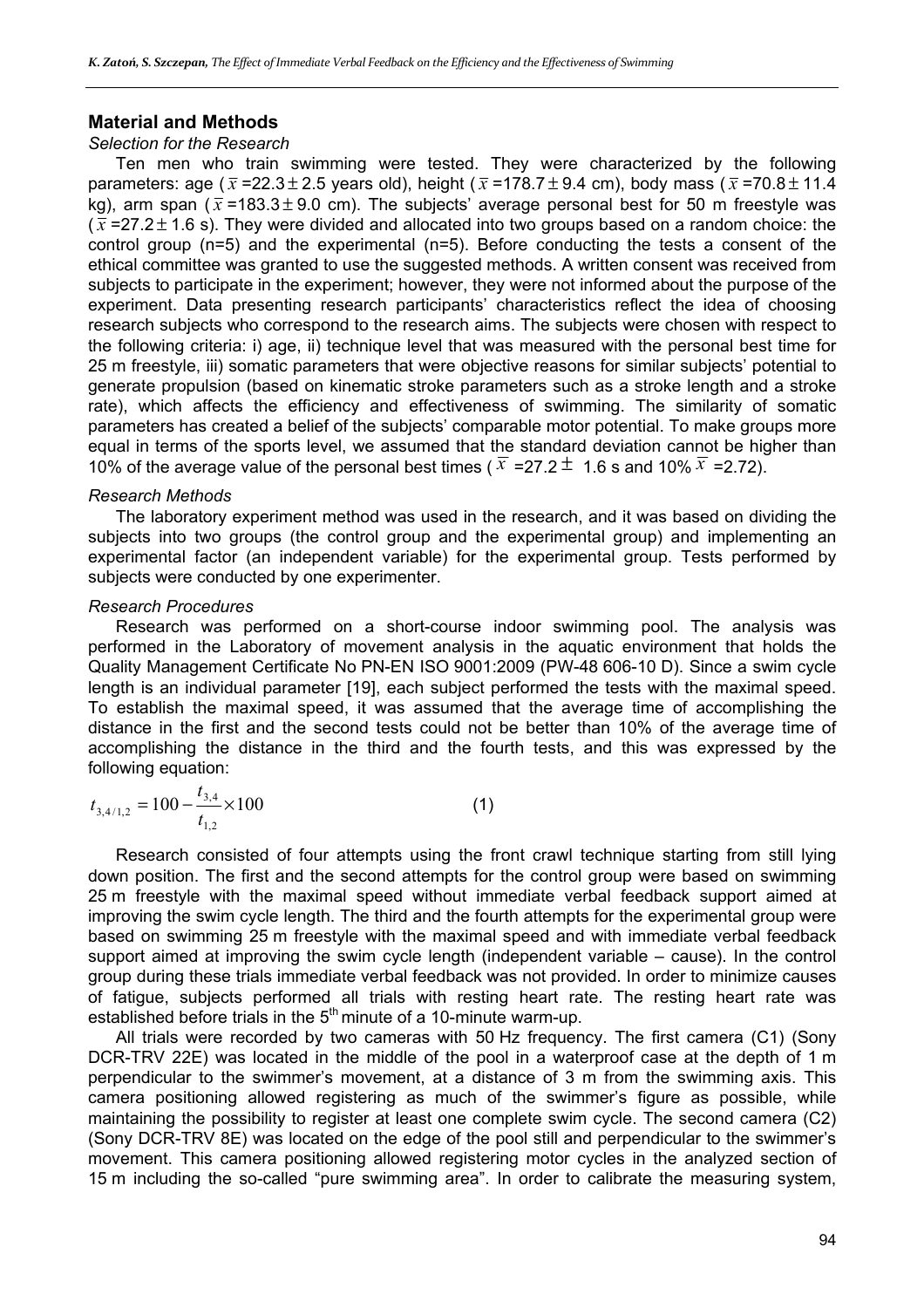a calibration frame was used with dimensions of 2 m by 2 m. It was located vertically in the swimmer's movement axis. On the swimmers' head and on the line of the radial-carpal joint of both hands contrasting markers were placed [20]. Every attempt took place in water, where standardized environment conditions prevailed (temperature 27°C). Fig. 1 presents the measuring track.



Fig. 1. Measuring track scheme

#### *Procedure of Preparing an Independent Variable for the Experimental Group*

In the research the independent variable consisted of extrinsic feedback aimed at increasing the swim cycle length, and it was categorized as [1]:

a) verbal, because it is provided by the experimenter by using words [10],

b) immediate, due to its immediate delivery at a time of swimming [1],

c) simultaneous, because it is delivered while the swimmer is in continuous movement [2].

Since people who participate in a teaching and learning process have limited perception of extrinsic feedback [21], the structure of verbal information of extrinsic feedback was optimized. In verbal information optimization effective didactical communication criteria (syntactic, semantic, pragmatic) were used [22] as well as the rule of maximum information – minimum words [1]. As a result, verbal information: "reach further with your hand" was created, and further on it is called verbal feedback. It was provided at a time of the third and the fourth trial for the experimental group. To prevent redundancy of verbal feedback, for "Reach further with your hand" a synonym was created – "put your hand further". Both of these synonyms were expressed by the experimenter at the time of trials.

#### *Procedures of Measuring Independent Variables*

*Swim cycle length:* The swim cycle length was a measure of distance of the body movement of one swim cycle expressed in meters [23]. The swim cycle length was established (Fig. 2) on the basis of the horizontal shift of a marker located on the swimmer's head starting from the "catch" phase of the movement (A) and ending when hand after performing a full propulsive stroke and recovery returned to the previously described position (B) [24]. Sensomotoric sequence is an elementary configuration of motor activity restricted by decision spots where there is no other decision in between the sensomotoric system structure [25].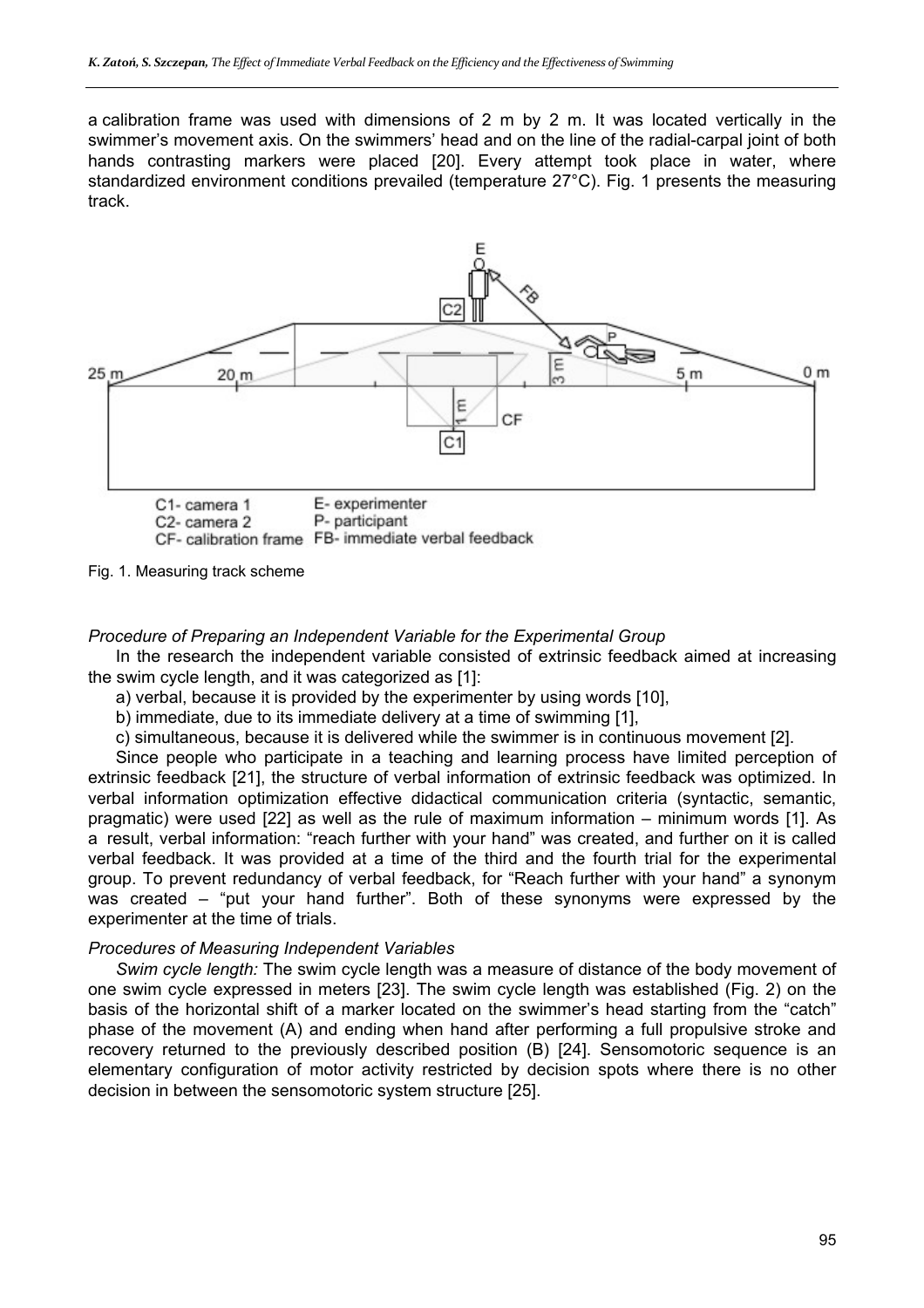

Fig. 2. An example of the swimming cycle measurement procedure from the first sequence of the A phase to the last sequence of the B phase [24]

The specification of the stroke length was carried out by two methods and was based on an analysis of the video footage. During recording and analysing the swimming cycle parameters, the ISO 9001:2009 standards were complied with and the conditions of the software manufacturer SIMI Reality Motion Systems 2D were fulfilled.

The first method used the motion analysis software (SIMI Reality Motion Systems 2D). In this method the swimming cycle was analysed in the so-called "clean swim zone" at a distance of 15 meters, excluding the start and finish zones.

The second method based on the equation specifying the average length of a swimming stroke (2) [26]:

$$
l\left[m/\operatorname{cycle}\right]=\frac{d\left[m\right]}{c}\tag{2}
$$

where  $d$  – distance,  $c$  – number of the motor cycles.

This method analysed the motor cycles in the so-called "clean swim zone" at a distance of 15 meters, excluding the start and finish zones.

A motor cycle is a full range action of the limbs [26]. The definition of the number of motor cycles was based on the video footage from a video camera (C2).

*Time:* For the needs of the time measurement an automatic system was used – the Colorado Time System – consisting of a tensometric start platform, touch panel and a clock which measured the time with an accuracy of 0.001s.

*Research tool:* Especially for the needs of this study a waterproof communication set was developed. It allowed the transfer of information between the researcher and the tested person. It consisted of a waterproof band Amphibx Large, waterproof earphones Surge Pro, a swimming belt Amphibx  $(H<sub>2</sub>O$  audio) and a transmitter and a receiver, that is two handheld transceivers Maxcom WT-108 and a Alphard Mini Headset HS-02 microphone (Fig. 3a and 3b). The installation process of the device was based on buckling the whole set around the waist of the tested person and plugging the earphones into ears. A person transmitting immediate verbal information feedback was equipped with the transmitter and a microphone. Sound was transmitted by radio waves, the connection was wireless, which allowed communication between the two persons.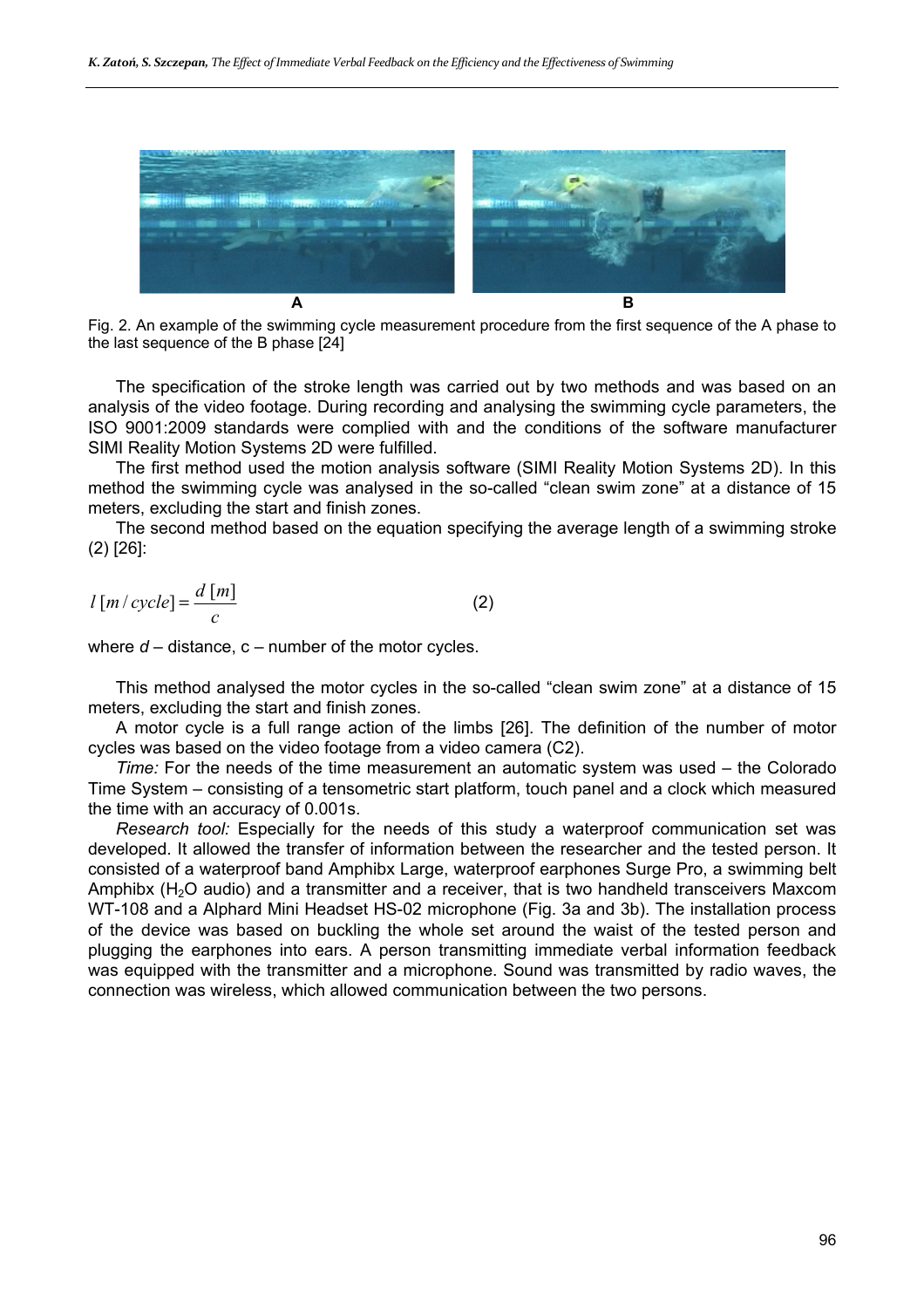

Fig. 3. a) The researcher transmitting verbal information with an installed transmitter. b) The tested person with an installed communication receiver

Statistical analysis was executed in Statistica 9.0 (Statsoft) program with the statistical significance level Alpha=0.05. The denomination differences were affirmed by comparing the data obtained from the research groups. In order to verify whether the values of the samples obtained from the independent populations were equal, the U Mann-Whitney's nonparametric significance test was used [27]. This test was used in order to check the statistically significant differences between small groups, more specifically: the stroke length and the time required to cover the distance of 25 meters, assuming that a dependent variable is different from the normal (Gaussian) distribution.

Data was obtained on the basis of developed formulas  $(3 - 10)$ :

The average time for covering the distance in tests 1 and 2 were defined by the following equation:

$$
t_{1,2} = \frac{t_1 + t_2}{2} \tag{3}
$$

Analogously, for tests 3 and 4, the average time for covering the distance was defined by the following equation:

$$
t_{3,4} = \frac{t_3 + t_4}{2} \tag{4}
$$

The percentage of the average time to cover the distance in tests 3 and 4 in reference to the average time to cover the distance in tests 1 and 2 was described by the equation:

$$
t_{3,4/1,2} = 100 - \frac{t_{3,4}}{t_{1,2}} \times 100
$$
 (5)

The average stroke length in tests 1 and 2 was described by the equation:

$$
l_{1,2} = \frac{l_1 + l_2}{2} \tag{6}
$$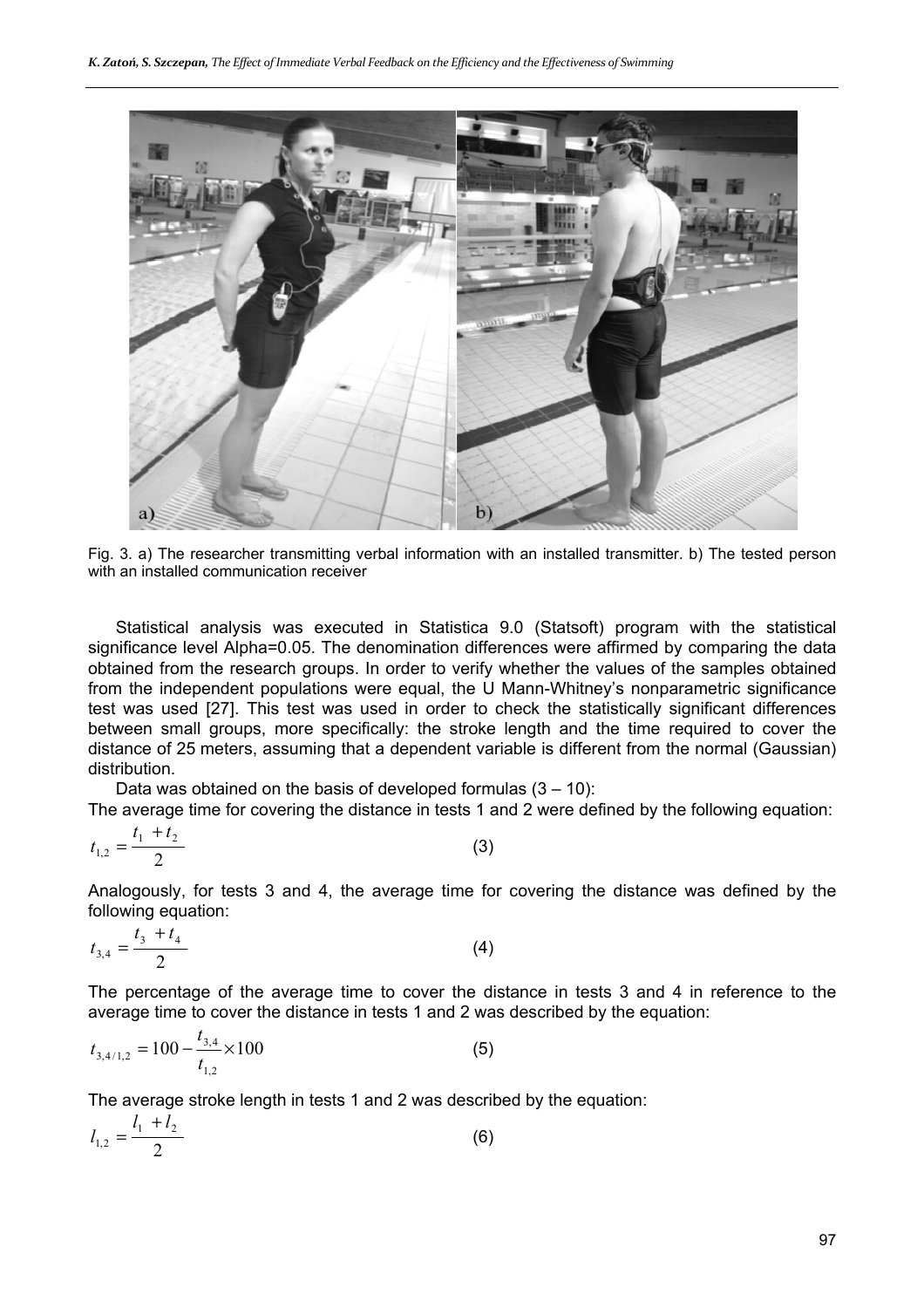Analogously for tests 3 and 4 the average stroke length was described by the equation:

$$
l_{3,4} = \frac{l_3 + l_4}{2} \tag{7}
$$

The percentage of the average length of a swimming cycle in tests 3 and 4 in reference to the average length of a swimming cycle in tests 1 and 2 was described by the equation:

$$
l_{3,4/1,2} = \left(\frac{l_{3,4}}{l_{1,2}} - 1\right) \times 100\tag{8}
$$

The time differences for covering the distance in tests 1, 2 and 3, 4 were described by the equation:  $\Delta t = t_{12} - t_{34}$  (9)

The differences of the stroke length in tests 1, 2 and 3, 4 were described by the equation:  $\Delta l = l_{12} - l_{34}$  (10)

#### **Results**

Results prove that in the experimental group in tests with the immediately delivered verbal information feedback (independent variable) oriented towards elongation of the stroke length there was a 0.04 m increase in the stroke length, which is a growth of 2.63% in comparison to the average length of a swimming cycle from the two previous tests, in which immediate verbal feedback information was not delivered. Furthermore, there was a 0.69 s decrease in the average time needed to travel a 25 m distance, which is a 4.34% decrease in comparison to the average time from the two previous tests, in which immediate verbal feedback information was not delivered. In the control group, in which immediate verbal feedback information was not delivered, there was a 0.03 m reduction in the average length of a swimming cycle, which is a 1.38% decrease in comparison to the average length of a swimming cycle in the two previous tests. It was observed that the average time needed to cover the distance of 25 m fell by 0.26 s which is a 1.63% reduction in comparison to the average time needed to cover the distance from the two previous tests (see Table 3). The stroke rate among four subjects from the experimental group remained the same during all of the four tests, while in one person an increase in the stroke rate was observed (see Table 1). The average length of a swimming cycle – calculated using the second method  $(2)$  – was a confirmation of the data collected by the first method, which used motion analysis program Simi Motion 2D. Due to a small research group we cannot assume that the experimental group is statistically different from the control group in the analyzed variables, according to U Mann-Whitney's test (Table 3) However, there is a tendency where we can expect that statistical importance will rise when the size of the research group increases (the small number of research respondents was a result of a pilot character of the study). In the subsequent twin studies (with the number of research respondents up to 64 people) using the method of immediate verbal feedback (IVF) [28], statistical importance was observed, which confirms the validity of the assumed theses.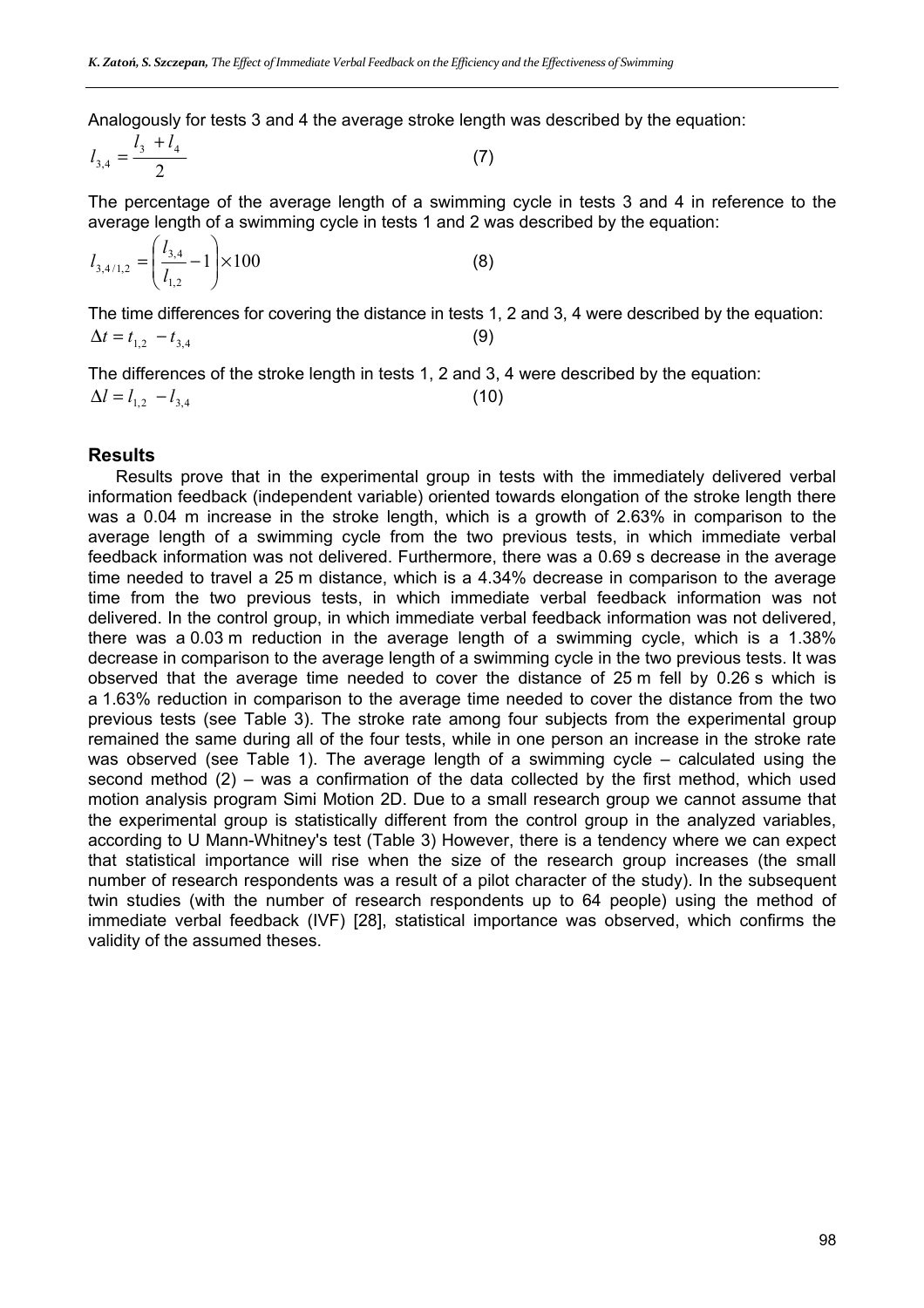| Group        | Subjects       | $t_{1}$<br>[s] | $l_1$<br>[m] | t <sub>2</sub><br>[s] | l <sub>2</sub><br>[m] | $t_3$<br>[s] | $l_3$<br>[m] | $t_4$<br>$[\mathsf{s}]$ | $l_4$<br>[m] | $l_{\rm 12\,m2}$<br>$\overline{x}$<br>[m] | $l_{34\,m2}$<br>$\overline{x}$<br>[m] | $nc_{12}$<br>$\overline{x}$ | $nc_{34}$<br>$\overline{x}$ |
|--------------|----------------|----------------|--------------|-----------------------|-----------------------|--------------|--------------|-------------------------|--------------|-------------------------------------------|---------------------------------------|-----------------------------|-----------------------------|
| Experimental | X1             | 15.41          | 1.79         | 15.55                 | 1.78                  | 15.50        | 1.90         | 15.21                   | 1.89         | 1.76                                      | 1.76                                  | 8.5                         | 8.5                         |
|              | X <sub>2</sub> | 14.72          | 2.10         | 14.70                 | 2.05                  | 13.94        | 1.90         | 14.41                   | 2.01         | 2.14                                      | 2.00                                  | 7                           | 7.5                         |
|              | X3             | 14.47          | 2.01         | 14.47                 | 2.01                  | 14.06        | 1.98         | 13.79                   | 2.22         | 2.00                                      | 2.00                                  | 7.5                         | 7.5                         |
|              | X4             | 16.56          | 1.84         | 15.87                 | 1.84                  | 15.50        | 1.86         | 15.47                   | 1.89         | 2.00                                      | 2.00                                  | 7.5                         | 7.5                         |
|              | X <sub>5</sub> | 16.22          | 1.60         | 17.28                 | 1.69                  | 15.09        | 1.60         | 15.40                   | 1.90         | 1.82                                      | 1.76                                  | 8.5                         | 8.5                         |
| Control      | Y1             | 14.78          | 1.54         | 14.72                 | 1.59                  | 15.54        | 1.66         | 14.78                   | 1.69         | 1.72                                      | 1.82                                  | 8.7                         | 8.2                         |
|              | Y2             | 18.00          | 1.48         | 18.57                 | 1.56                  | 18.37        | 1.45         | 18.34                   | 1.51         | 1.42                                      | 1.42                                  | 1.0.5                       | 1.0.5                       |
|              | Y3             | 14.91          | 2.24         | 15.03                 | 2.30                  | 14.95        | 2.26         | 15.10                   | 2.15         | 2.30                                      | 2.30                                  | 6.5                         | 6.5                         |
|              | Y4             | 16.65          | 1.93         | 16.00                 | 2.11                  | 15.80        | 1.99         | 15.56                   | 1.94         | 1.87                                      | 1.87                                  | 8                           | 8                           |
|              | Y <sub>5</sub> | 15.19          | 2.05         | 15.19                 | 2.15                  | 13.91        | 1.99         | 14.12                   | 1.97         | 2.08                                      | 2.00                                  | 7.2                         | 7.5                         |

Tab. 1. Values of time needed to travel a distance (t), stroke length (I) and stroke rate  $(\bar{x}$  *nc*) in all tests in both experimental and control group

 $\overline{\overline{x}}$  *l*<sub>12 m2</sub>,  $\overline{\overline{x}}$  *l*<sub>34 m2</sub> – average stroke length in tests 1, 2 and 3, 4 calculated using the second method (2)  $\overline{x}$  *nc*<sub>12</sub>,  $\overline{x}$  *nc*<sub>34</sub> –average stroke rate in tests 1, 2 and 3, 4

Table 2 contains the analysis calculated using equations 3 – 10 (see above).

| Group        | Subjects       | $t_{12}$<br>[s] | $t_{34}$<br>[s] | $\Delta t$<br>$[\mathsf{s}]$ | $t_{34/12}$<br>$[\%]$ | $l_{12}$<br>[m] | $l_{34}$<br>[m] | $\Delta l$<br>[m] | $l_{34/12}$<br>$[\%]$ |
|--------------|----------------|-----------------|-----------------|------------------------------|-----------------------|-----------------|-----------------|-------------------|-----------------------|
|              | X1             | 15.48           | 15.36           | .0.13                        | 0.81                  | 1.79            | 1.90            | $-0.11$           | 6.16                  |
| Experimental | X2             | 14.71           | 14.18           | 0.54                         | 3.64                  | 2.08            | 1.96            | 0.12              | $-5.78$               |
|              | X3             | 14.47           | 13.93           | 0.55                         | 3.77                  | 2.01            | 2.10            | $-0.09$           | 4.48                  |
|              | X4             | 16.22           | 15.49           | 0.73                         | 4.50                  | 1.84            | 1.88            | $-0.03$           | 1.90                  |
|              | X <sub>5</sub> | 16.75           | 15.25           | 1.51                         | 8.99                  | 1.65            | 1.75            | $-0.11$           | 6.38                  |
|              | Y1             | 14.75           | 15.16           | $-0.41$                      | $-2.78$               | 1.57            | 1.68            | $-0.11$           | 7.03                  |
| Control      | Y2             | 18.29           | 18.36           | $-0.07$                      | $-0.38$               | 1.52            | 1.48            | 0.04              | $-2.63$               |
|              | Y3             | 14.97           | 15.03           | $-0.05$                      | $-0.37$               | 2.27            | 2.21            | 0.06              | $-2.86$               |
|              | Y4             | 16.33           | 15.68           | 0.65                         | 3.95                  | 2.02            | 1.97            | 0.06              | $-2.72$               |
|              | Y <sub>5</sub> | 15.19           | 14.02           | 1.18                         | 7.74                  | 2.10            | 1.98            | 0.12              | $-5.71$               |

Tab. 2. Values of the average time needed to travel a distance, the stroke length and differences in tests 1, 2 and 3, 4 for both the experimental and the control group

*t3,4/1,2 – assuming that the distance was travelled with V max*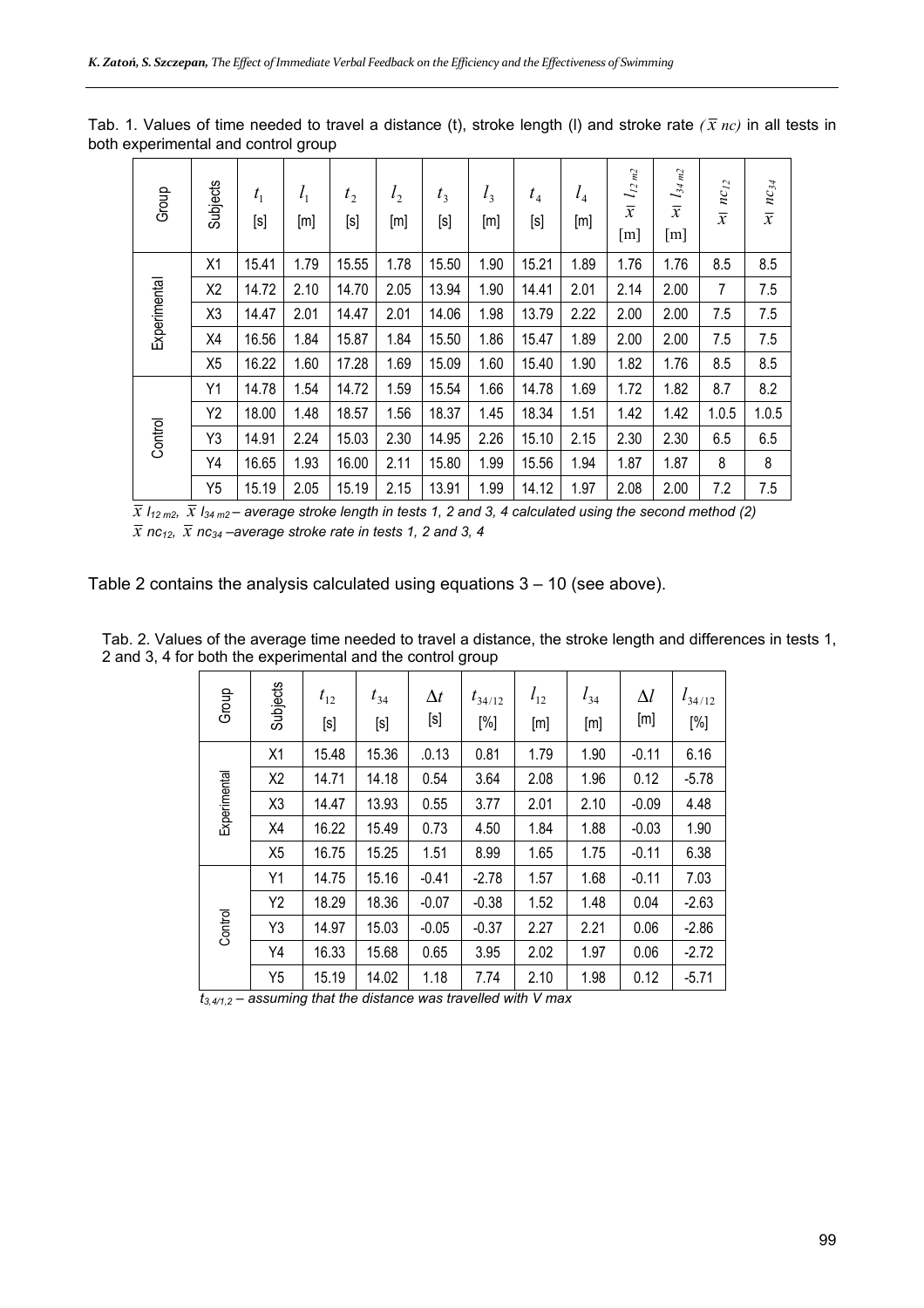| Group              |              | N  | Average | SD   | Min     | Max  | U Mann-Whitney<br>Statistics Z |  |  |
|--------------------|--------------|----|---------|------|---------|------|--------------------------------|--|--|
| $t_{34/12}$        | experimental | 5  | 0.69    | 0.51 | 0.13    | 1.51 | Z=1.044, p=0.296               |  |  |
| [s]                | control      | 5  | 0.26    | 0.64 | $-0.41$ | 1.18 |                                |  |  |
|                    | total        | 10 | 0.47    | 0.59 | $-0.41$ | 1.51 |                                |  |  |
| $l_{34/12}$<br>[m] | experimental | 5  | 0.04    | 0.10 | $-0.12$ | 0.11 |                                |  |  |
|                    | control      | 5  | $-0.03$ | 0.09 | $-0.12$ | 0.11 | Z=0.731, p=0.463               |  |  |
|                    | total        | 10 | 0.01    | 0.10 | $-0.12$ | 0.11 |                                |  |  |
| $t_{34/12}$<br>[%] | experimental | 5  | 4.34    | 2.95 | 0.81    | 8.99 |                                |  |  |
|                    | control      | 5  | 1.63    | 4.19 | $-2.78$ | 7.74 | Z=-1.149, p=0.310              |  |  |
|                    | total        | 10 | 2.99    | 3.70 | $-2.78$ | 8.99 |                                |  |  |
| $l_{34/12}$<br>[%] | experimental | 5  | 2.63    | 5.03 | $-5.78$ | 6.38 | Z=-0.731, p=0.548              |  |  |
|                    | control      | 5  | $-1.38$ | 4.87 | $-5.71$ | 7.03 |                                |  |  |
|                    | total        | 10 | 0.63    | 5.12 | $-5.78$ | 7.03 |                                |  |  |

Tab. 3. The differences between the experimental and control group in the analysed variables

*p – level of statistical significance for the Z variable* 

#### The results of average values from Table 3 appear in Figure 4.



Fig. 4. Results of average values of time needed to cover the given distance and the stroke length in both the experimental and the control group

#### **Discussion**

This paper focuses on creating a teaching method and improving the swimming technique with the help of transmission of immediate verbal feedback (IVF). The issues which are dealt with in the present project are connected with three aspects which impede the process of teaching-learning a movement cycle: 1) occurrence of didactic communication disorder in the process of teaching and improving swimming cycles; 2) delivery of delayed verbal information feedback; 3) incorrect movement habit as the final effect of the learning process and improving swimming cycles.

This should pave the way for defining the meaning which immediate verbal feedback has in the process of teaching and improving the swimming cycles. The authors work on a wireless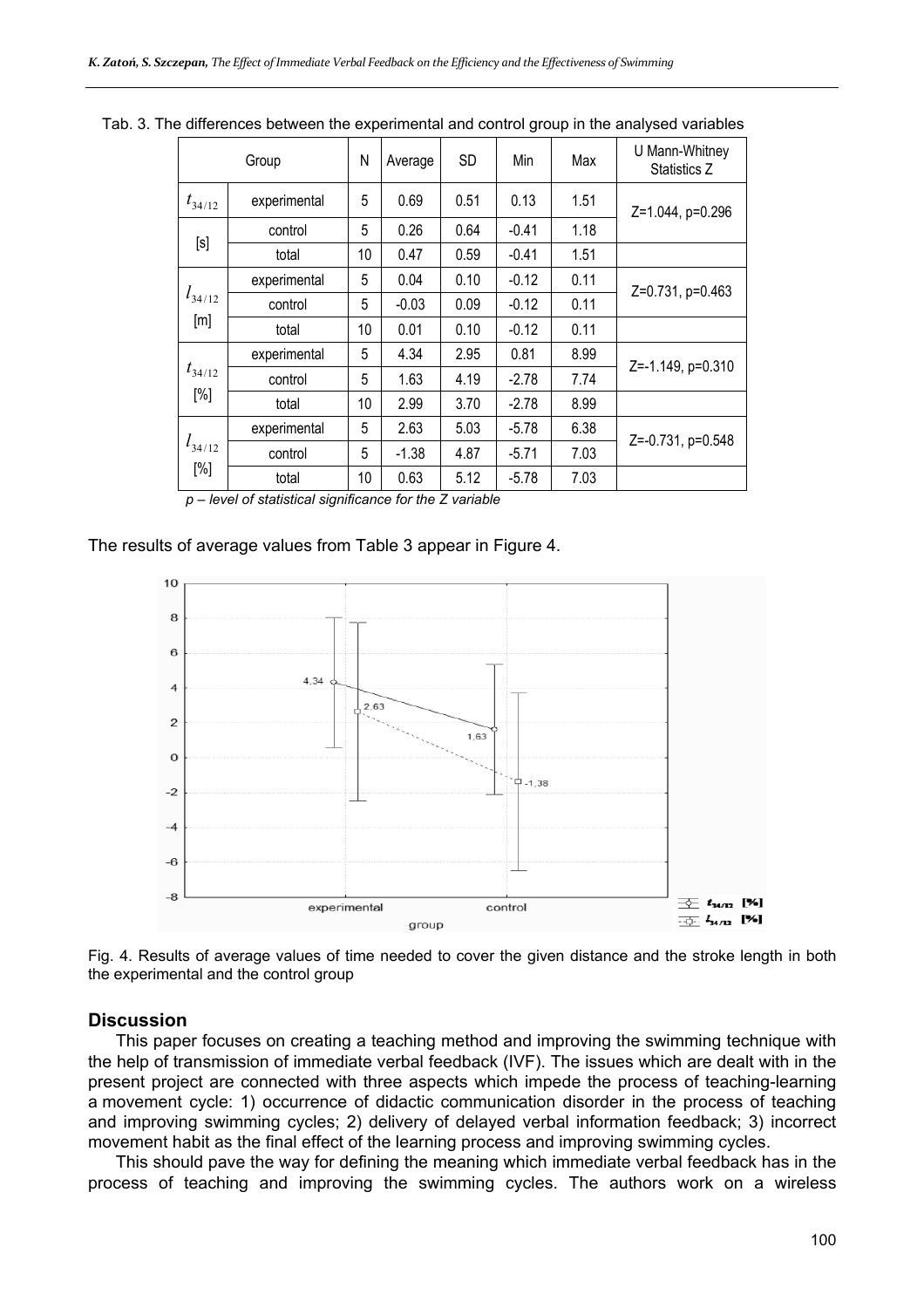transmitter for subjects participating in the process of teaching and improving swimming cycles are a step in that direction.

It was assumed that the confirmation of the usefulness of the proposed method and the utilization of a transmitter will enrich the technology of transmitting information in physical education and swimming sports. It allows breaking communication barriers, immediately removing errors in a movement cycle, which results in creating proper movement habits.

The present research studied the influence of immediate verbal feedback on the efficiency and effectiveness of swimming. The experimental group proved to increase the average stroke length by 2.63% (4 cm) and the average time needed to cover the distance of 25 meters dropped by 4.34% (0.69 s). The control group revealed a decrease in the average swimming cycle by 1.38% (3 cm) and a decrease in the average time needed to cover the distance of 25 meters by 1.63% (0.26 s) (Figure 4). According to Avischious [29], the improvement in a single swimming cycle by 2.5 cm without a change in the stroke rate results in an improvement of the result at the distance of 50 m by 0.4 s and at the distance of 200 m by 1.5 s. Among the test subjects from the experimental group the average stroke length increased by 4 cm, which can have a substantial and decisive meaning during the race.

Swimming is an example of a movement cycle in which extrinsic verbal feedback can be treated as a kind of facilitation in the process of learning new movement cycles or improving the already known ones [12, 13, 14]. Many of these studies were possible thanks to technological progress which resulted in creation of useful tools in the work of swimming teachers and coaches, allowing them to deliver immediate verbal feedback in difficult conditions of a swimming pool. Likewise, technological progress was essential for this study as a waterproof transmitter was developed for the needs of verbal communication with the swimmer executing the movement cycle. This device can become a useful tool in the hands of a teacher, instructor or swimming coach, giving an opportunity to deliver immediate verbal feedback about the correct characteristics or the errors in the movement cycle.

Exercising incorrect repetitions can have long-term consequences, such as undesired strengthening of errors. The higher the number of incorrect repetitions, the more automatic the error and the more difficult the correction becomes. Therefore, a great deal of self-learners experience difficulties during classes with a teacher. It is so because they have saved the incorrect programs of movement cycles in their muscle memory, which results in producing an incorrect movement cycle [4]. Interferences occur in the situation where seemingly similar but essentially different programs cross and distort each other, which impedes the correct execution of the technique [4].

Immediate verbal feedback after the occurrence of the error with correction of the incorrectly executed movement cycle has a substantial influence on the process of learning a movement cycle because it is included in the range of short memory [30]. A delayed time of the delivery of verbal feedback causes changes but only in the long range memory which is connected with elongation of the time needed to remove the erroneous movement cycle. The delivery of immediate verbal feedback can allow the removal of the errors saved in muscle memory by the learner and thus, the effects of the work should be quickly visible. It is suggested that at the beginning of the phase of learning complex movement cycles, a student receives additional benefits from immediate verbal feedback [31].

Immediate correction of the movement cycle induced by the delivery of immediate verbal feedback can affect the correct movement cycle, becoming a valid movement habit, that is, a movement cycle executed without full participation of consciousness. It can be illustrated by the movement habit of controlling the stroke length or maintaining the so-called "high-elbow" in the preparatory phase and correct movements of the upper limbs during swimming front crawl. According to Schmidt's theory of schemes, in the process of repeated movement cycles the repetitions of a movement cycle which are called motor schemes are created in the long-term muscle memory [32]. They serve the role of implementation and evaluation of the movement cycle. The concept of motor scheme stands for the inner representation for the specific class of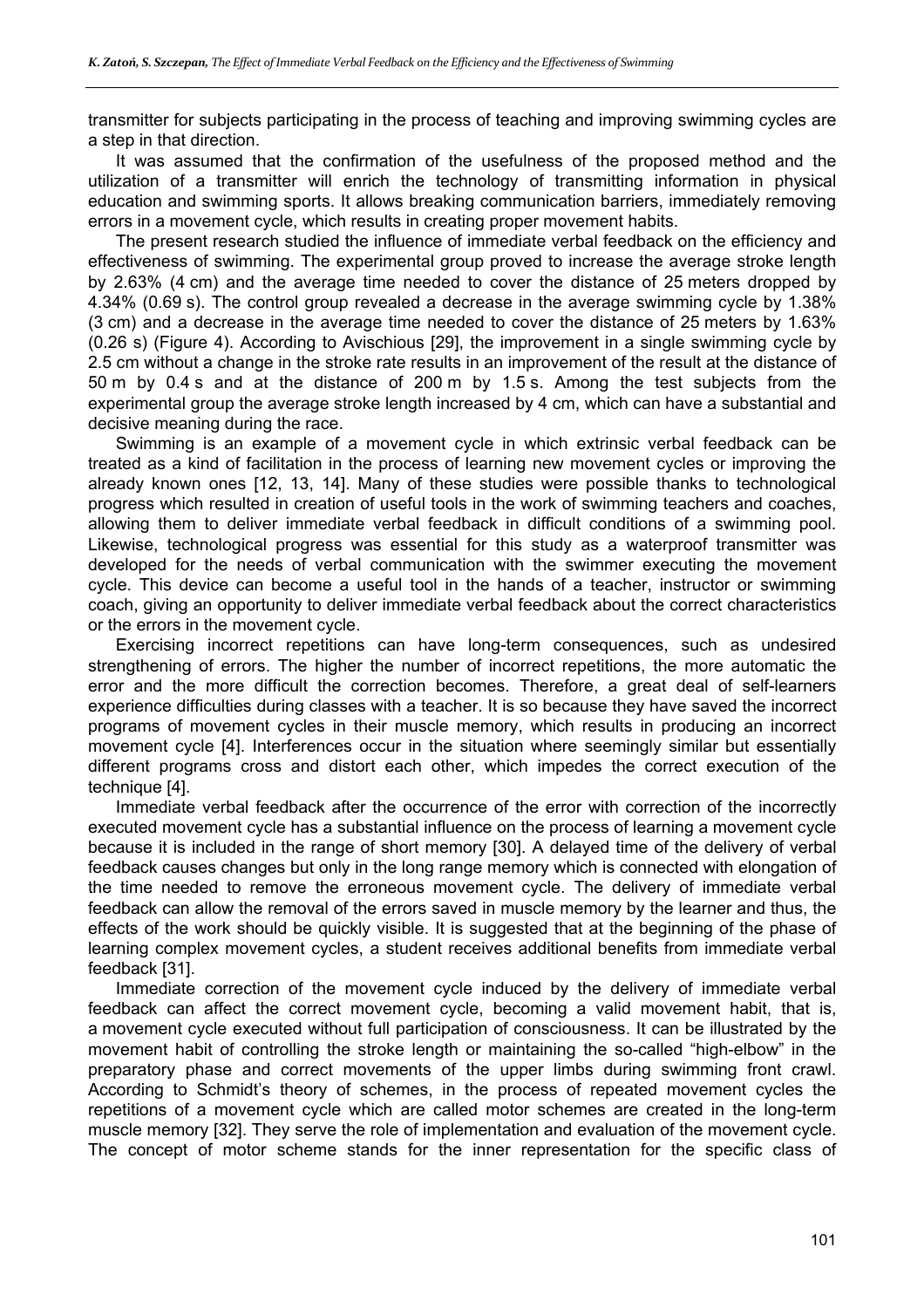movements including the collection of rules defining the relations between different kinds of information and its influence on the process and the outcome of movement [32].

The presented method of teaching and improving swimming cycles with the use of delivery of immediate verbal feedback and subsequently its pragmatic quality and possibility of technological transfer reveals yet another suggestion. It can be used by physical education teachers and swimming coaches. Because of the extensive amount of unknown issues associated with didactical communication in teaching and improving swimming cycles, research in this matter should be conducted. The proposed method with immediate verbal feedback (IVF) and a transmitter should be used in order to verify a further hypothesis concerning the improvement in achievements by students and persons perfecting their swimming cycles.

## **Conclusions**

- 1. The delivery of immediate verbal feedback during front crawl swimming at the distance of 25 m results in an increase in average stroke length and a decrease in the average time needed to cover the distance
- 2. The utility of a wireless transmitter used between the teacher and the swimming student was confirmed.
- 3. The proposed method with the delivery of IVF and the use of a communication device will enrich the technology of transmitting information in physical education and swimming sports.

## **Acknowledgements**

All persons in the pictures have expressed their consent in writing to have their images published.

### **References**

- 1. Schmidt RA, Wrisberg C. Motor Learning and Performance. A situation-Based Learning Approach. 4th edn. Champaign IL: Human Kinetics; 2008.
- 2. Schmidt RA, Lee T. Motor Control and Learning. A Behavioral Emphasis, 4th edn. Champaign, IL: Human Kinetics Publishers; 2005.
- 3. Magill R. The influence of augmented feedback on skill learning depends on characteristics of the skill and the learner. *Quest* 1994;46(3):314-327.
- 4. Latash M. Progress in Motor Control Bernstein's Traditions in Movement Studies. Champaign, IL: Human Kinetics; 1998.
- 5. Zatoń K. Znaczenie komunikacji dydaktycznej w procesie kształcenia motorycznego [in Polish] [Importance of didactical communication in motor development process]. In: Aouil B, Maliszewski WJ, editors. *Media – Komunikacja – Zdrowie: Wyzwania, Szanse, Zagrożenia*. Toruń: Adam Marszałek Publisher; 2008, 119-128.
- 6. Schmidt RA, Lange C, Young D. Optimizing summary knowledge for skill learning. *Human Movement Science* 1990;9:325-348. DOI: 10.1016/0167-9457(90)
- 7. Seat J, Wrisberg C. The visual instruction system. *Res Q Exercise Sport* 1996;67(1):106-108.
- 8. Proteau L. On the specificity of learning and the role of visual information for movement control. *Vision and Motor Control* 1992;85:67-103.
- 9. Zatoń K. Struktura przekazów słownych nauczycieli wychowania fizycznego [in Polish] [Structure of verbal information of PE teachers]. Z*eszyty Naukowe AWF we Wrocławiu* 1989;50:55-66.
- 10. Hebert E, Landin D. Effects of a learning model and augmented feedback on tennis skill acquisition. *Res Q Exercise Sport* 1994;65(3):250-7.
- 11. Pyżow W.W. Zastosowanie metod natychmiastowej informacji w początkowym okresie nauczania pływania [in Polish] [Application of methods of immediate verbal information in early stage of swimming learning]. *Kultura Fizyczna* 1969;10:468-482.
- 12. Pérez P, Llana S, Brizuela G, Encarnación A. Effects of three feedback conditions on aerobic swim speeds. *J Sport Sci Med* 2009;8:30-36.
- 13. Fiłon M. Perfecting the back stroke using the information system which stabilizes spatio-temporal parameters of swimming technique [in Polish]. *Zeszyty Naukowe AWF we Wrocławiu* 1985;38:147-156.
- 14. Petriaev A, Kleshnev I. Diagnostic. Training and realisation of strength condition of swimmers with use of feedback diagnostic simulator "ART". *Portuguese Journal of Sport Sciences* 2006;6(Suppl 2):244-246.